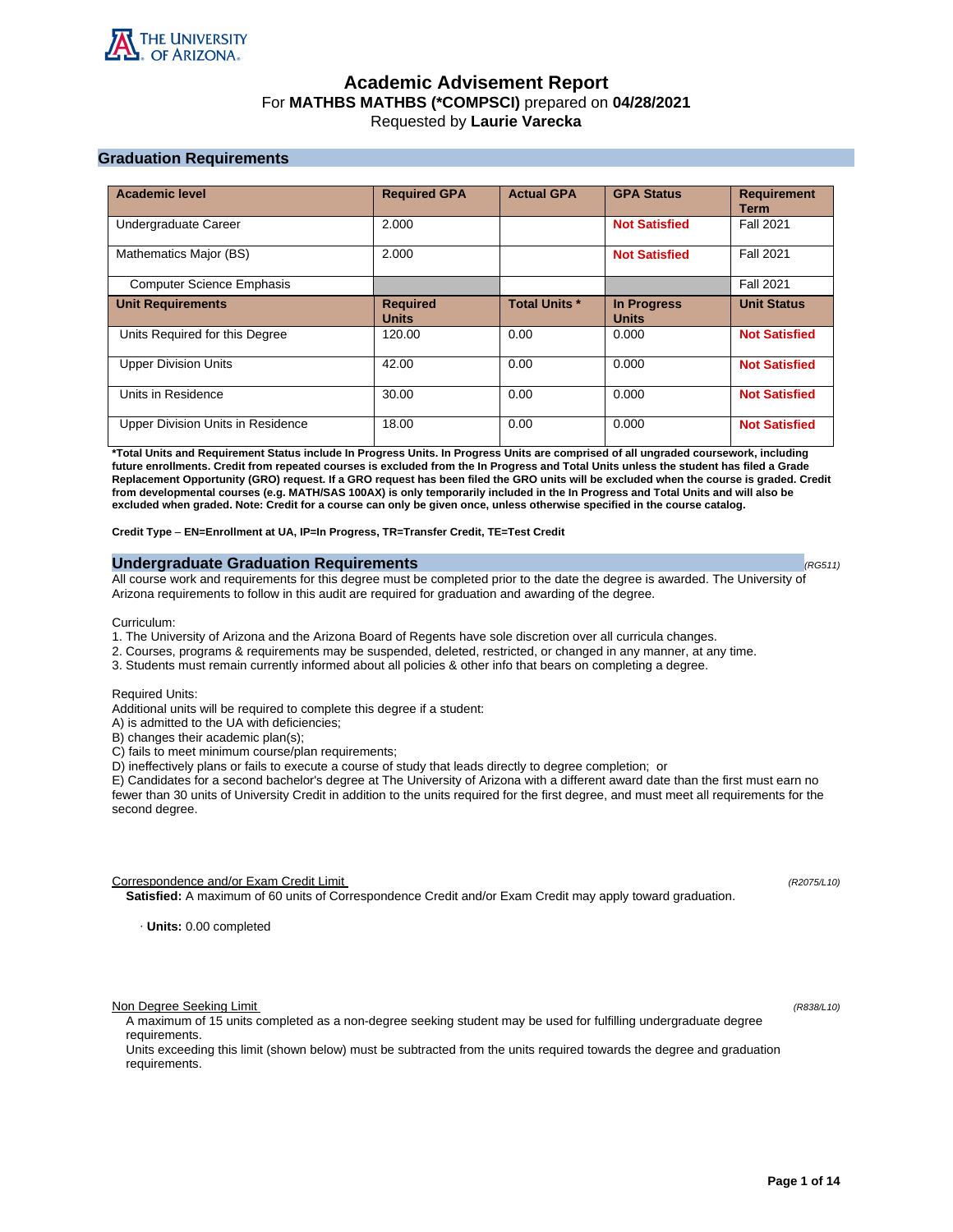

| Not Satisfied: Non-Community College Units: While there is no limit to the total number of units of course work that may be<br>transferred from an accredited community college to The University of Arizona, no more than 64 units from a 2-year institution<br>may be applied toward the requirements for a bachelor's degree. Therefore, to reach the required 120 units for a bachelor's<br>degree, a minimum of 56 units must be completed from 1) coursework at a 4-year institution, 2) approved credit by examination<br>(refer to UA Catalog for approved examinations and scores), or 3) any combination thereof. |  |
|-----------------------------------------------------------------------------------------------------------------------------------------------------------------------------------------------------------------------------------------------------------------------------------------------------------------------------------------------------------------------------------------------------------------------------------------------------------------------------------------------------------------------------------------------------------------------------------------------------------------------------|--|
| · Units: 56.00 required, 0.00 completed, 56.00 needed                                                                                                                                                                                                                                                                                                                                                                                                                                                                                                                                                                       |  |
| <b>Success Course Limit</b><br>(R3297/L15)<br><b>Satisfied:</b> No more than 3 units will apply toward a student's graduation requirements.<br>All Success courses taken can be seen below. Success Course units exceeding the 3 unit maximum must be subtracted from the<br>total units, residency requirements and cumulative grade point average.                                                                                                                                                                                                                                                                        |  |
| PE Activity Course Limit<br>(R3297/L25)<br><b>Satisfied:</b> No more than 3 units will apply toward a student's graduation requirements.<br>All PE activity courses taken can be seen below. PE Activity units exceeding the 3 unit maximum must be subtracted from the<br>total units, residency requirements and cumulative grade point average.                                                                                                                                                                                                                                                                          |  |
| <b>Foundation Mathematics</b><br>(RG1434)                                                                                                                                                                                                                                                                                                                                                                                                                                                                                                                                                                                   |  |
| <b>Not Satisfied: Foundation Mathematics</b>                                                                                                                                                                                                                                                                                                                                                                                                                                                                                                                                                                                |  |
| <b>GE Substantial Math Strand</b><br>(R2612)                                                                                                                                                                                                                                                                                                                                                                                                                                                                                                                                                                                |  |
| Not Satisfied: Complete 1 course.                                                                                                                                                                                                                                                                                                                                                                                                                                                                                                                                                                                           |  |

Non-Community College Units (R1227/L10)

# GE Substantial Math Strand (R2612/L10)

**Not Satisfied:** Complete 1 course.

· **Units:** 2.67 required, 0.00 completed, 2.67 needed

| <b>Term</b> | Subject | <b>Catalog Nbr</b> | <b>Course Title</b> | Grade | <b>Units</b> | <b>RptCd</b> | <b>RaDes</b> | Type |
|-------------|---------|--------------------|---------------------|-------|--------------|--------------|--------------|------|
|             |         |                    |                     |       |              |              |              |      |

# **Courses Available**

MATH 122B, MATH 125, MATH 129, MATH 215, MATH 223, MATH 254, MATH 313

| <b>Undergraduate General Education and Foundation Requirements</b>                                                                 | (RG507) |
|------------------------------------------------------------------------------------------------------------------------------------|---------|
| Not Satisfied: Undergraduate General Education and Foundation Requirements                                                         |         |
| <b>Foundation Composition</b>                                                                                                      | (R532)  |
| <b>Not Satisfied:</b> Complete 1 of the following 4 Foundation Composition options:<br>1. 3 Course Foundation Composition Sequence |         |
| 2. 2 Course Foundation Composition Sequence                                                                                        |         |
| 3. Honors Composition with grade of C or higher                                                                                    |         |
| 4. Honors Composition with a grade of D and Second Semester Composition.                                                           |         |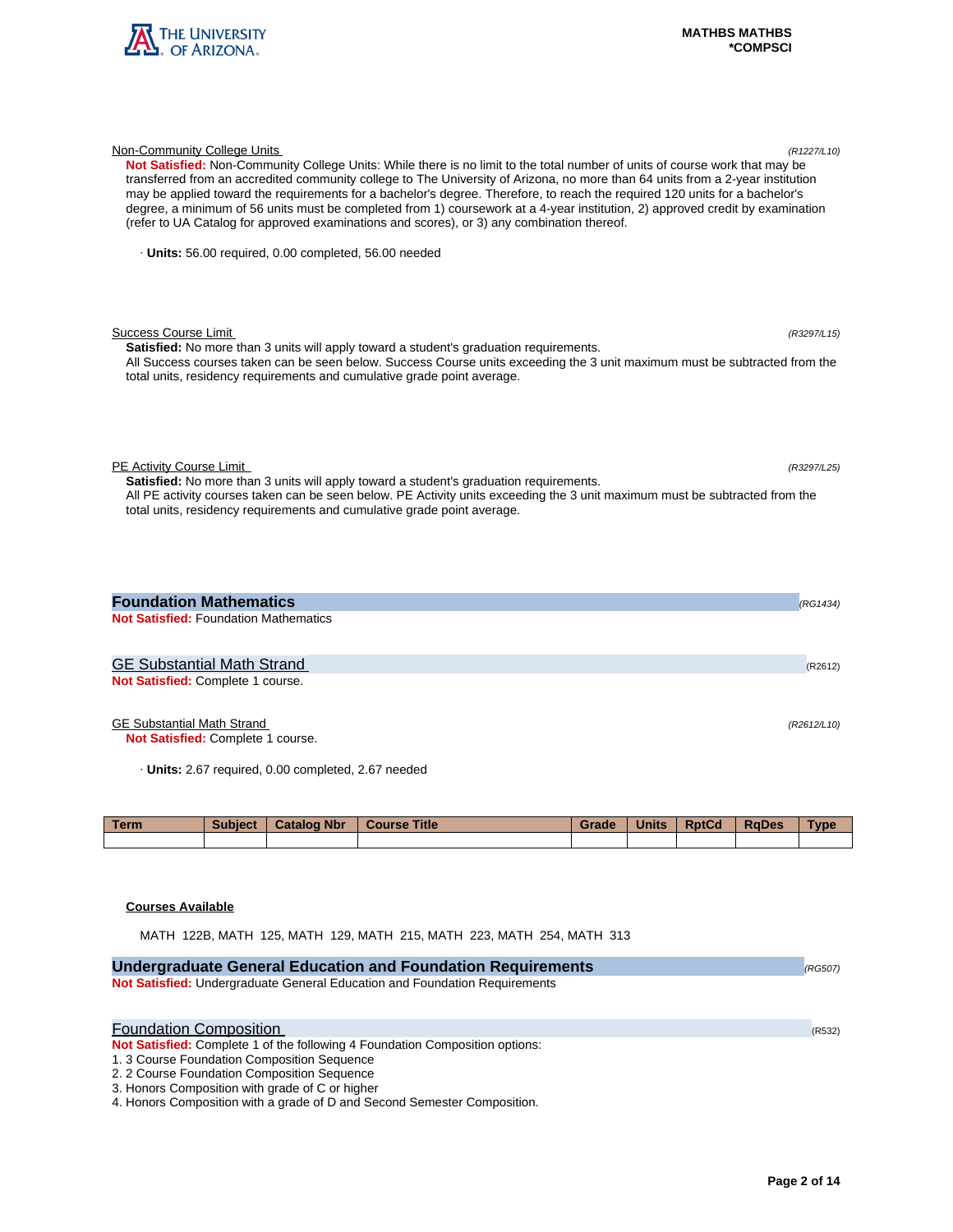

Please note: Students who earn a grade of D in Honors Composition may choose to repeat the course in order to earn a higher grade to satisfy the requirement. Please consult with your major advisor.

Mid-Career Writing Assessment - Complete 2nd semester English Composition with a B grade or higher. Students who do not earn a grade of B or better in 2nd semester English Composition must also satisfy a college or department writing requirement. Consult your major advisor if you do not earn a grade of B in 2nd semester English Composition.

Option 1: Foundation Composition - 3 Course Sequence (R532/L10)

**Not Satisfied:** Complete 3 courses. Complete ENGL 106 AND ENGL 101/107 AND ENGL 102/108.

· **Courses:** 3.00 required, 0.00 completed, 3.00 needed

| Term | Subject   Catalog Nbr | │ Course Title | Grade | Units RptCd | RaDes | <b>Type</b> |
|------|-----------------------|----------------|-------|-------------|-------|-------------|
|      |                       |                |       |             |       |             |
|      |                       |                |       |             |       |             |
|      |                       |                |       |             |       |             |

# **Courses Available**

ENGL 1EIB, ENGL 101, ENGL 101A, ENGL 107, ENGL 107A, (\*\*\*) (###), ENGL 102, ENGL 108, ENGL 106

OR Option 2: Foundation Composition - 2 Course Sequence (R532/L20) **Not Satisfied:** Complete 2 courses. Complete ENGL 101/107 AND ENGL 102/108

· **Courses:** 2.00 required, 0.00 completed, 2.00 needed

| <b>Term</b> | <b>Subject</b> | <b>Catalog Nbr</b> | <b>Course Title</b> | Grade | <b>Units</b> | <b>RptCd</b> | <b>RaDes</b> | <b>Type</b> |
|-------------|----------------|--------------------|---------------------|-------|--------------|--------------|--------------|-------------|
|             |                |                    |                     |       |              |              |              |             |
|             |                |                    |                     |       |              |              |              |             |

## **Courses Available**

ENGL 1EIB, ENGL 101, ENGL 101A, ENGL 107, ENGL 107A, (\*\*\*) (###), ENGL 102, ENGL 108

OR Option 3: Honors Composition (R532/L40)

**Not Satisfied:** Complete 1 course with a C or better.

· **Courses:** 1.00 required, 0.00 completed, 1.00 needed

| <b>Term</b> | <b>Subject</b> | <b>Catalog Nbr</b> | <b>Course Title</b> | Grade | <b>Units</b> | <b>RptCd</b> | <b>RaDes</b> | <b>Type</b> |
|-------------|----------------|--------------------|---------------------|-------|--------------|--------------|--------------|-------------|
|             | <b>ENGL</b>    | 09H                |                     |       |              |              |              |             |

# **Courses Available**

ENGL 109H

Foundation Second Language - Second Semester Proficiency (R521) **Not Satisfied:** Credit will not be given for a course at an equivalent or lower level than prior language credit earned. Course must be taken for a grade, not as pass/fail. Third semester or higher courses used to fulfill this requirement may also be used to fulfill other requirements. A grade of C or higher is required in the course that satisfies the second language requirement.

Demonstrate second semester proficiency in a second language by completing a sequence of courses through a second semester or higher level or by passing a language proficiency examination at the second semester level or higher.

# Second Semester Language Course (R521/L10)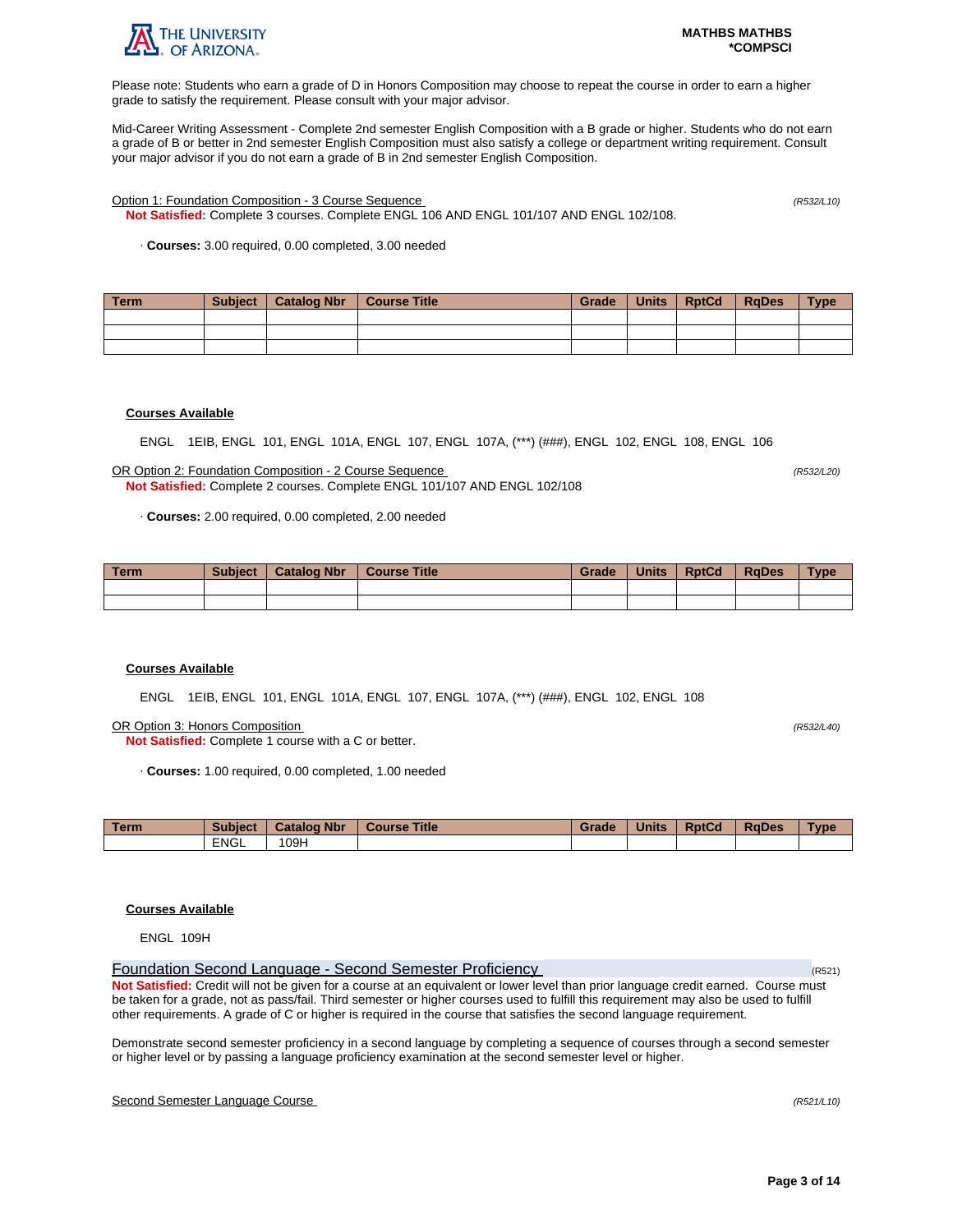

**Not Satisfied:** Complete 1 course with a grade of C or better.

Not from: FREN 325, 391, 393, 396H, 399, 399H, 414, 425, 432, 433, 434, 442, 443, 448, 453, GRK 412, 422, HIST 465D, ITAL 330A, 330B, 330C, 330D, 393, 393H 399, 399H, 410, 431, 496A, 498H, LAT 411, 413, 414, 415, 421, 425, 426, PORT 325A, 430, 440, 449, RSSS 305, 405A, 405B, SPAN 204C, 303, 305, 340, 343, 350, 360, 371A 371B 375, 381, 382, 397W, 399, 400, 401, 402, 403, 406A, 410, 411, 412, 414, 423A, 423B, 433, 435, 436, 437, 438, 441, 442, 445, 446, 447, 448, 452, 453, 455A, 457, 458, 459, 465A, 465C, 465D, 465E, 471, 472, 473, 482, TTE 414.

· **Courses:** 1.00 required, 0.00 completed, 1.00 needed

| Term | <b>Subject</b> | Catalog Nbr | <b>Course Title</b> | Grade | <b>Units</b> | <b>RptCd</b> | <b>RaDes</b> | Type |
|------|----------------|-------------|---------------------|-------|--------------|--------------|--------------|------|
|      |                |             |                     |       |              |              |              |      |

#### **Courses Available**

AIS 104B, AIS 307B, ARB 102, CHN 102, CRL 102, FREN 102, FREN 112, GER 102, GRK 102, GRK 104, GRK 112, ITAL 102, ITAL 102Z, JPN 102, JUS 103B, KOR 102, LAS 305A, LAT 102, LAT 112, LING 104B, LING 307B, MENA 103B, PORT 102, PORT 305A, PORT 325A, PRS 102, RSSS 102, SERP 370B, SPAN 102, SPAN 103, SPAN 205, TURK 102

## General Education Tier I (RS22) And The Contract of the Contract of the Contract of the Contract of the Contract of the Contract of the Contract of the Contract of the Contract of the Contract of the Contract of the Contra

**Not Satisfied:** Complete each of the following areas.

Tier I Individuals & Societies/150s (R522/L10)

**Not Satisfied:** Complete 2 courses, 6 units total. Transfer students with quarter system credits may satisfy Tier One requirements with 2 courses and 5.34 units.

· **Units:** 5.34 required, 0.00 completed, 5.34 needed

· **Courses:** 2.00 required, 0.00 completed, 2.00 needed

| Term | <b>Subject</b> | <b>Catalog Nbr</b> | <b>Course Title</b> | Grade | <b>Units</b> | <b>RptCd</b> | <b>RaDes</b> | Type |
|------|----------------|--------------------|---------------------|-------|--------------|--------------|--------------|------|
|      |                |                    |                     |       |              |              |              |      |
|      |                |                    |                     |       |              |              |              |      |

#### **Courses Available**

(\*\*\*) (###), AFAS 150B1, ANTH 150B1, ART 150B1, ART 150B2, EAS 150B1, EDP 150B1, ENGL 150B1, ENGL 150B2, ESOC 150B1, FREN 150B1, FSHD 150B1, FTV 150B1, GEOG 150B1, GEOG 150B2, GER 150B1, GWS 150B1, GWS 150B2, GWS 150B3, GWS 150B4, GWS 150B5, HNRS 150B1, HNRS 150B2, HUMS 150B1, ITAL 150B1, LAR 150B1, LAS 150B1, MAS 150B1, MAS 150B2, MIS 150B1, PAH 150B1, PHIL 150B1, POL 150B1, RCSC 150B1, RCSC 150B2, RELI 150B1, RSSS 150B1, RSSS 150B2, SOC 150B1, SOC 150B2, SPAN 150B1, SPAN 150B2, TLS 150B1, AED 150A1, ANTH 150A1, ART 150A1, ENGL 150A1, GER 150A1, HWRS 150A1, LING 150A1, MIS 150A1, PAH 150A1, PAH 150A2, PAH 150A3, PHIL 150A1, POL 150A1, PSY 150A1, AED 150C1, ANTH 150C1, AREC 150C1, AREC 150C2, AREC 150C3, CLAS 150C1, ECON 150C1, FIN 150C1, FREN 150C1, GEOG 150C1, HIST 150C1, HIST 150C2, HIST 150C3, HIST 150C4, HIST 150C5, HIST 150C6, HNRS 150C1, HPS 150C1, ITAL 150C1, JOUR 150C1, LAS 150B2, LING 150C1, MAS 150C1, MENA 150C1, NSC 150C1, PHIL 150C1, PLP 150C1, POL 150C1, POL 150C2, POL 150C3, PPEL 150C1, RNR 150C1, SOC 150C1, SOC 150C2, TLS 150C1, PHIL 150A2

#### Tier I Traditions & Cultures/160s (R522/L30)

**Not Satisfied:** Complete 2 courses, 6 units total. Transfer students with quarter system credits may satisfy Tier One requirements with 2 courses and 5.34 units.

- · **Units:** 5.34 required, 0.00 completed, 5.34 needed
- · **Courses:** 2.00 required, 0.00 completed, 2.00 needed

| l Term | <b>Subject</b> | <b>Catalog Nbr</b> | <b>Course Title</b> | Grade | <b>Units</b> | <b>RptCd</b> | RaDes | <b>Type</b> |
|--------|----------------|--------------------|---------------------|-------|--------------|--------------|-------|-------------|
|        |                |                    |                     |       |              |              |       |             |
|        |                |                    |                     |       |              |              |       |             |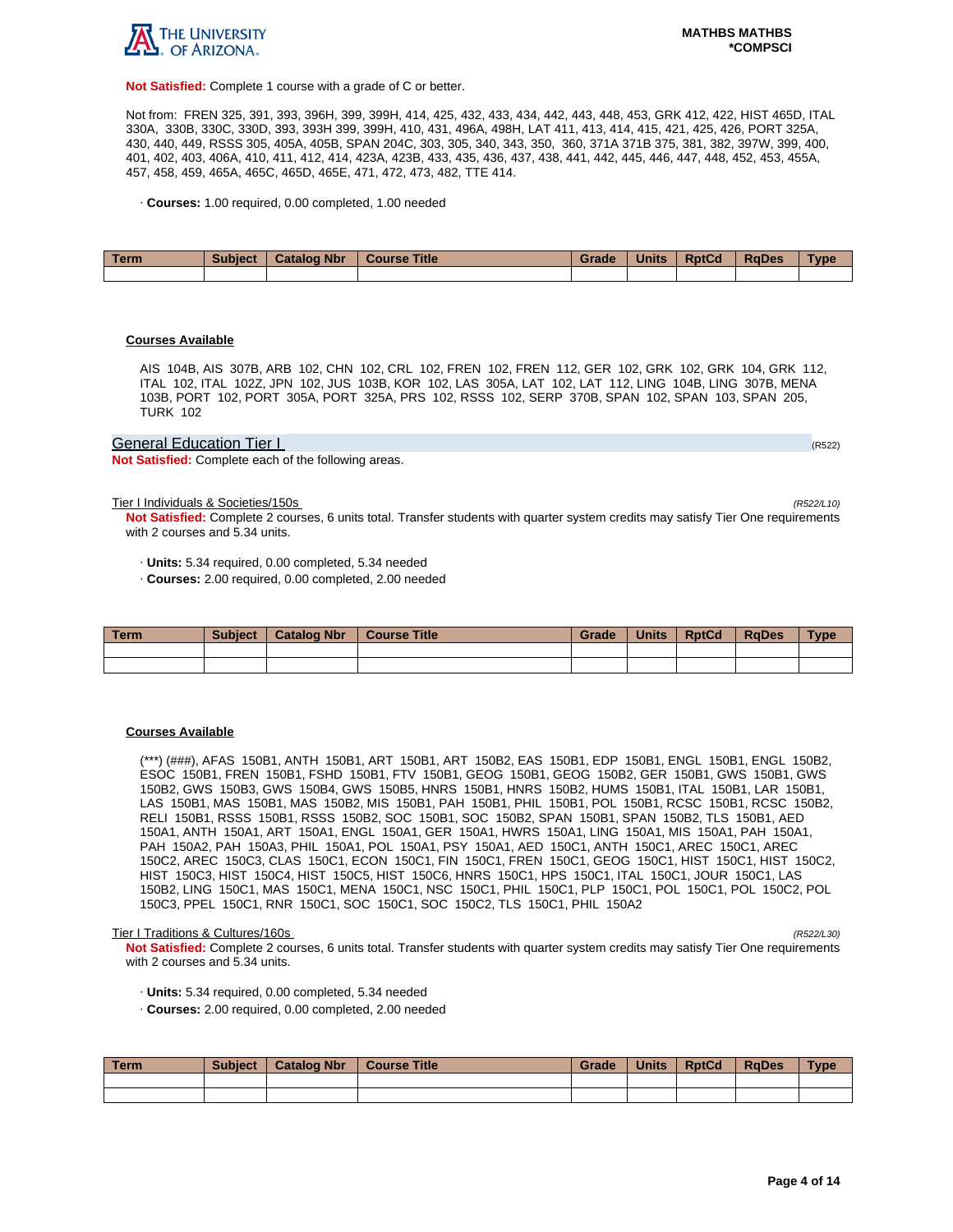

(\*\*\*) (###), AFAS 160A1, AFAS 160A2, AIS 160A1, ANTH 160A1, ANTH 160A2, ART 160A1, EAS 160A1, EAS 160A2, EAS 160A3, EAS 160A4, EAS 160A5, ENGL 160A1, ENGL 160A2, FREN 160A1, GER 160A1, HIST 160A1, HIST 160A2, MAS 160A1, MENA 160A1, MENA 160A2, POL 160A1, RELI 160A1, CLAS 160B1, DNC 160B1, ENGL 160B1, HIST 160B1, HIST 160B2, ITAL 160B1, POL 160B1, ARC 160C1, DNC 160C1, GER 160C1, GWS 160C1, HIST 160C1, POL 160C1, RSSS 160C1, RSSS 160C2, SPAN 160C1, ACBS 160D1, AFAS 160D1, ANTH 160D2, ANTH 160D3, ARC 160D1, ART 160D1, ART 160D2, ART 160D3, CLAS 160D2, CLAS 160D3, ENGL 160D1, ENGL 160D2, ENTO 160D1, GER 160D1, GER 160D2, HIST 160D1, HNRS 160D1, HNRS 160D2, HNRS 160D3, HNRS 160D4, ITAL 160D1, JUS 160D1, MUS 160D1, PAH 160D1, PAH 160D2, PAH 160D3, PAH 160D4, PAH 160D5, PHIL 160D1, PHIL 160D2, PHIL 160D3, POL 160D1, RELI 160D1, RELI 160D2, RELI 160D3, RELI 160D4, RELI 160D5, RELI 160D6, RNR 160D1, RSSS 160D1, SPAN 160D1, TAR 160D1

# General Education Tier II (R528) (R528) (R528) (R528) (R528) (R528) (R528) (R528)

**Not Satisfied:** Complete each of the following areas.

Tier II Arts (R528/L10)

**Not Satisfied:** Complete 1 course, 3 units total. Transfer students with quarter system credits may satisfy Tier Two requirements with 2.67 units.

- · **Units:** 2.67 required, 0.00 completed, 2.67 needed
- · **Courses:** 1.00 required, 0.00 completed, 1.00 needed

| <b>Term</b> | <b>Subject</b> | <b>Catalog Nbr</b> | <b>Title</b><br><b>Course</b> | Grade | <b>Units</b> | <b>RptCd</b> | <b>RaDes</b> | Type |
|-------------|----------------|--------------------|-------------------------------|-------|--------------|--------------|--------------|------|
|             |                |                    |                               |       |              |              |              |      |

## **Courses Available**

AFAS 218, AFAS 318, AFAS 371, ANTH 318, ARC 304, ARC 325, ARE 130, ARH 201, ARH 202, ARH 203, ARH 312, ARH 314, ARH 315, ARH 316A, ARH 316B, ARH 319, ARH 320, ARH 321, ARH 322, ARH 324, ARH 325, ARH 329, ART 203, ART 242, ART 282, ART 329, ART 358, CLAS 310, CLAS 329, DNC 100, DNC 101, DNC 112A, DNC 112B, DNC 112C, DNC 143, DNC 144A, DNC 144B, DNC 144C, DNC 152A, DNC 152B, DNC 152C, DNC 175, DNC 176A, DNC 176B, DNC 177C, DNC 177D, DNC 178A, DNC 178B, DNC 178C, DNC 179A, DNC 200, DNC 276A, ENGL 201, ENGL 209, ENGL 210, ENGL 300, ENGV 300, FA 200, FTV 352, FTV 375, HNRS 203H, HNRS 216, HNRS 218, HNRS 220, HNRS 222, HUMS 200, ISTA 301, JPN 245, LAS 322, LAS 337, MAS 337, MUS 100, MUS 101A, MUS 107, MUS 108, MUS 109, MUS 206, MUS 231, MUS 328, MUS 334, MUS 335, MUS 337, MUS 344, MUS 360, RELI 227, RELI 240, RELI 345, TAR 100, TAR 103, TAR 303, (\*\*\*) (###)

Tier II Humanities (R528/L20) **Not Satisfied:** Complete 1 course, 3 units total. Transfer students with quarter system credits may satisfy Tier Two requirements with 2.67 units. Prerequisite course work in Tier 1 Traditions and Cultures (TRAD) must be completed prior to taking. If LAT 201 or 202 are used to fulfill Foundation Second Language Proficiency, they cannot be used to fulfill Tier II Humanities.

- · **Units:** 2.67 required, 0.00 completed, 2.67 needed
- · **Courses:** 1.00 required, 0.00 completed, 1.00 needed

| Term | <b>Subject</b> | <b>Catalog Nbr</b> | <b>Course Title</b> | Grade | <b>Units</b> | <b>RptCd</b> | RaDes | <b>Type</b> |
|------|----------------|--------------------|---------------------|-------|--------------|--------------|-------|-------------|
|      |                |                    |                     |       |              |              |       |             |

# **Courses Available**

AFAS 200, AFAS 222, AFAS 224, AFAS 230, AFAS 245, AFAS 249, AFAS 255, AFAS 310, AFAS 314, AFAS 320, AFAS 335, AFAS 342, AFAS 365, AFAS 373, AFAS 374, AFAS 377, AFAS 381, AIS 212, AIS 381, ANTH 222, ANTH 300, ANTH 349, ARC 220, ARC 303, ARH 300, ARH 329, ART 329, ART 360, CHN 241, CHN 245, CHN 345, CLAS 220, CLAS 221, CLAS 222, CLAS 260, CLAS 300, CLAS 312, CLAS 329, CLAS 335, CLAS 342, CLAS 346, CLAS 349, CLAS 351, CLAS 352, CLAS 353, CLAS 355, EAS 201, EAS 358, EAS 359, ENGL 220A, ENGL 220B, ENGL 228, ENGL 229, ENGL 230, ENGL 231, ENGL 245, ENGL 248B, ENGL 260, ENGL 264, ENGL 265, ENGL 266, ENGL 267, ENGL 280, ENGL 342, ENGL 360, ENGL 375, ENGL 377, ENGV 360, FA 200, FREN 245, FREN 249, FREN 280,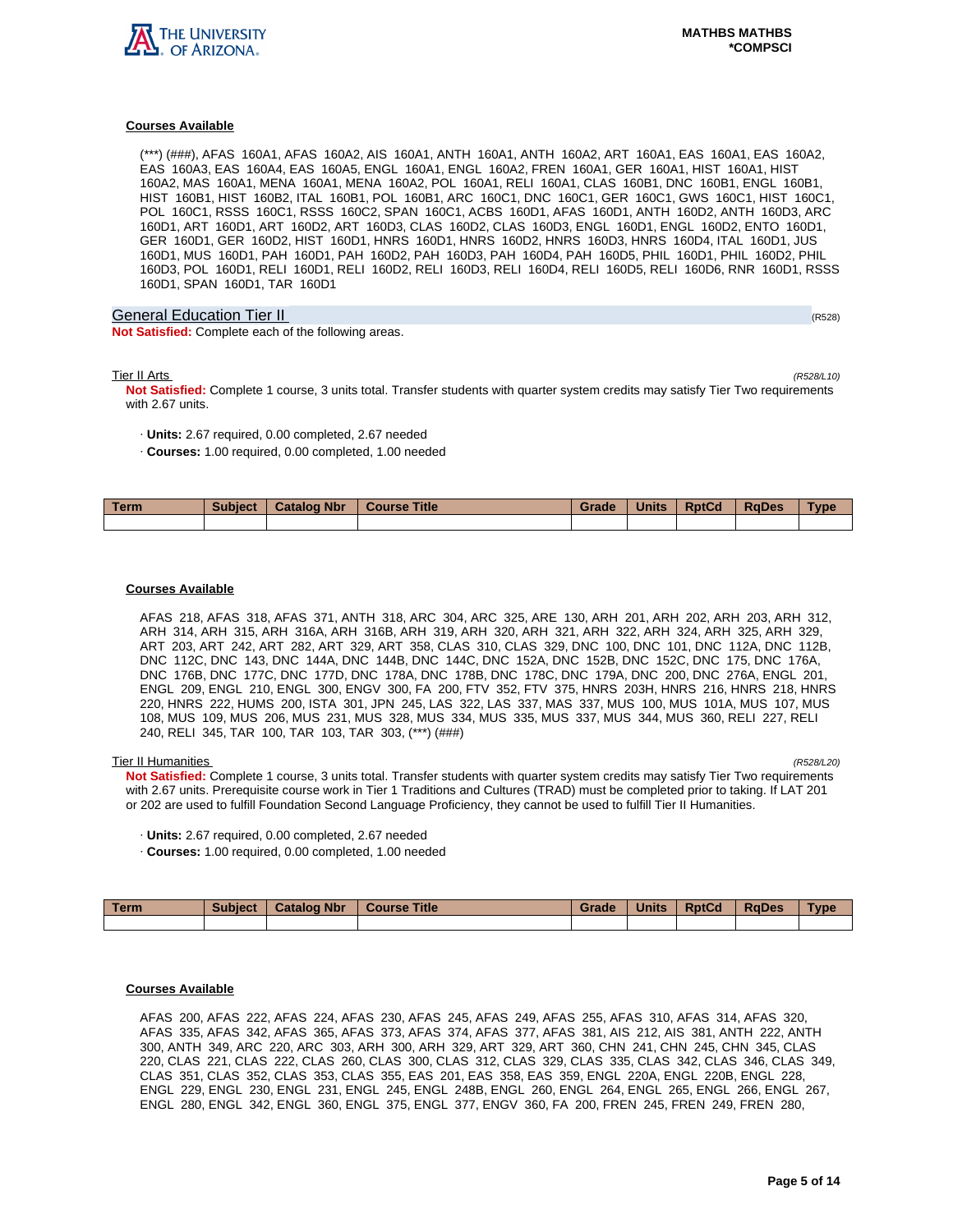

FREN 282, FREN 283, FREN 284, FREN 314, FREN 373, FREN 374, FREN 375, FTV 325, GER 233, GER 242, GER 246, GER 272, GER 273, GER 276, GER 278, GER 312, GER 320, GER 325, GER 371, GER 373, GER 375, GER 376, GER 379, GER 380, GWS 200, GWS 317, GWS 330, GWS 342, GWS 373, HIST 224, HIST 247, HIST 272, HIST 277A, HIST 277B, HIST 278, HIST 307, HIST 316, HIST 372A, HIST 372B, HNRS 200, HNRS 208H, HNRS 209, HNRS 210, HNRS 212, HNRS 302, HUMS 200, ITAL 230, ITAL 240, ITAL 250A, ITAL 250B, ITAL 250C, ITAL 250D, ITAL 330B, JPN 220, JPN 272, JPN 311, JUS 301, JUS 325, JUS 372A, JUS 372B, JUS 376, KOR 251, LAS 310, LAS 335, LAT 201, LAT 202, LAW 360, MENA 277A, MENA 277B, MENA 342, MENA 372A, MENA 372B, PA 321, PAH 200, PAH 201, PAH 220, PAH 221, PAH 230, PAH 231, PAH 260, PAH 331, PHIL 210, PHIL 213, PHIL 220, PHIL 222, PHIL 260, PHIL 261, PHIL 262, PHIL 321, PHIL 325, PHIL 330, PRS 342, RELI 203, RELI 210, RELI 211, RELI 212, RELI 220, RELI 220A, RELI 220B, RELI 230, RELI 241, RELI 255, RELI 277A, RELI 280, RELI 300, RELI 303, RELI 304, RELI 325, RELI 335, RELI 342, RELI 350, RELI 358, RELI 359, RELI 363, RELI 367, RELI 372A, RELI 372B, RELI 379, RELI 381, RELI 385, RSSS 210, RSSS 212, RSSS 280, RSSS 304, RSSS 310, RSSS 311, RSSS 325, RSSS 335, RSSS 340, RSSS 345, RSSS 350, SPAN 210, SPAN 220, (\*\*\*) (###)

#### Tier II Individual & Societies (R528/L30)

**Not Satisfied:** Complete 1 course, 3 units total. Transfer students with quarter system credits may satisfy Tier Two requirements with 2.67 units. Prerequisite course work in Tier 1 Individuals and Societies (INDV) must be completed prior to taking.

- · **Units:** 2.67 required, 0.00 completed, 2.67 needed
- · **Courses:** 1.00 required, 0.00 completed, 1.00 needed

| <b>Term</b> | <b>Subject</b> | <b>Catalog Nbr</b> | <b>Course Title</b> | Grade | <b>Units</b> | <b>RptCd</b> | <b>RaDes</b> | <b>Type</b> |
|-------------|----------------|--------------------|---------------------|-------|--------------|--------------|--------------|-------------|
|             |                |                    |                     |       |              |              |              |             |

### **Courses Available**

AED 210, AED 408, AFAS 220, AFAS 223, AFAS 260, AFAS 280, AFAS 304A, AFAS 304B, AFAS 305, AFAS 306, AFAS 310, AFAS 340, AFAS 345, AFAS 376, AFAS 378, AFAS 444, AGTM 380, AIS 200, AIS 210, AIS 220, AIS 346, AIS 347, ALC 309, ANTH 202, ANTH 203, ANTH 204, ANTH 220, ANTH 280, ANTH 307, ANTH 314, ANTH 316, ANTH 317, ANTH 320, ANTH 323, ANTH 325, ANTH 330, ANTH 339, ANTH 346, ANTH 347, ANTH 358, ANTH 373, ANTH 380, ANTV 307, APCV 301, ARE 201, AREC 210, AREC 365, CHS 202, CLAS 240, CLAS 305, CLAS 306, CLAS 323, CLAS 362, EAS 202, EAS 280, ECON 200, ECON 205, EDL 200, EDP 200, ENGL 347, ENVS 310, ESOC 210, FCM 201, FCSC 302, FOOD 360, FREN 230, FREN 231, FSHD 200, FSHD 347, GEOG 205, GEOG 210, GEOG 250, GEOG 251, GEOG 252, GEOG 256, GEOG 270, GEOG 350, GEOG 367, GEOG 380, GER 244, GER 274, GER 327, GPSV 365, GWS 240, GWS 260, GWS 306, GWS 316, GWS 323, GWS 328, GWS 362, HED 350, HIST 246, HIST 306, HIST 362A, HIST 362B, HIST 370A, HIST 370B, HNRS 204H, HNRS 205H, HNRS 206H, HNRS 217, HNRS 221, HPS 300, HPS 387, HPS 444, HUMS 205, HUMS 376, ISTA 263, ITAL 231, ITAL 330D, JOUR 305, JOUR 360, JPN 362A, JPN 362B, JUS 370A, JUS 370B, KOR 245, KOR 352, LAR 350, LAS 204, LAS 230, LAS 251, LAS 280, LAS 310, LAS 312, LAS 316, LAS 317, LAS 345, LAW 389, LING 210, LING 211, LING 330, MAS 265, MAS 317, MAS 365, MCB 310, MENA 251, MENA 330, MENA 334, NAFS 365, NSC 255, PA 205, PA 250, PA 312, PA 323, PAH 240, PAH 310, PAH 320, PAH 330, PAH 350, PAH 372, PHIL 205, PHIL 211, PHIL 214, PHIL 223, PHIL 233, PHIL 241, PHIL 246, PHIL 250, PHIL 264, PHIL 323, PHIL 326, PHIL 345, PHIL 346, PHIL 347, PHIL 348, PHPM 310, PLG 202, PLG 211, PLG 256, POL 201, POL 202, POL 203, POL 204, POL 209, POL 250, POL 312, POL 345, PORT 280, PPEL 205, PPEL 210, PSY 200, PSY 216, PSY 240, PSY 277, RCSC 204, RELI 233, RELI 235, RELI 301, RELI 302, RELI 305, RELI 306, RELI 316, RELI 323, RELI 326, RELI 330, RELI 334, RELI 360, RELI 370A, RELI 370B, RNR 200, RNR 256, RSSS 275, RSSS 305, RSSS 306, RSSS 315, RSSS 320, RSSS 328, SERP 200, SLHS 255, SOC 202, SOC 220, SOC 260, SOC 280, SOC 320, SOC 355, SOC 357, SOC 367, SPAN 211, SPAN 220, SPAN 280, TLS 200, TLS 204, TLS 239, TLS 240, TLS 353, (\*\*\*) (###)

## **Diversity Emphasis Course** (R531) **Diversity Emphasis Course**

**Not Satisfied:** One course must be taken that focuses on Gender, Race, Class, Ethnicity, Sexual Orientation or Non-Western Area Studies.

Courses used to fulfill this requirement may also be used to fulfill other requirements.

#### **Diversity Emphasis Course** (R531/L10)

**Not Satisfied:** General Education Diversity Emphasis Course: Gender, Race, Class, Ethnicity, Sexual Orientation or Non-Western Area Studies.

· **Courses:** 1.00 required, 0.00 completed, 1.00 needed

| Term | <b>Subject</b> | <b>Catalog Nbr</b> | <b>Course Title</b> | Grade | <b>Units</b> | <b>RptCd</b> | <b>RaDes</b> | <b>Type</b> |
|------|----------------|--------------------|---------------------|-------|--------------|--------------|--------------|-------------|
|      |                |                    |                     |       |              |              |              |             |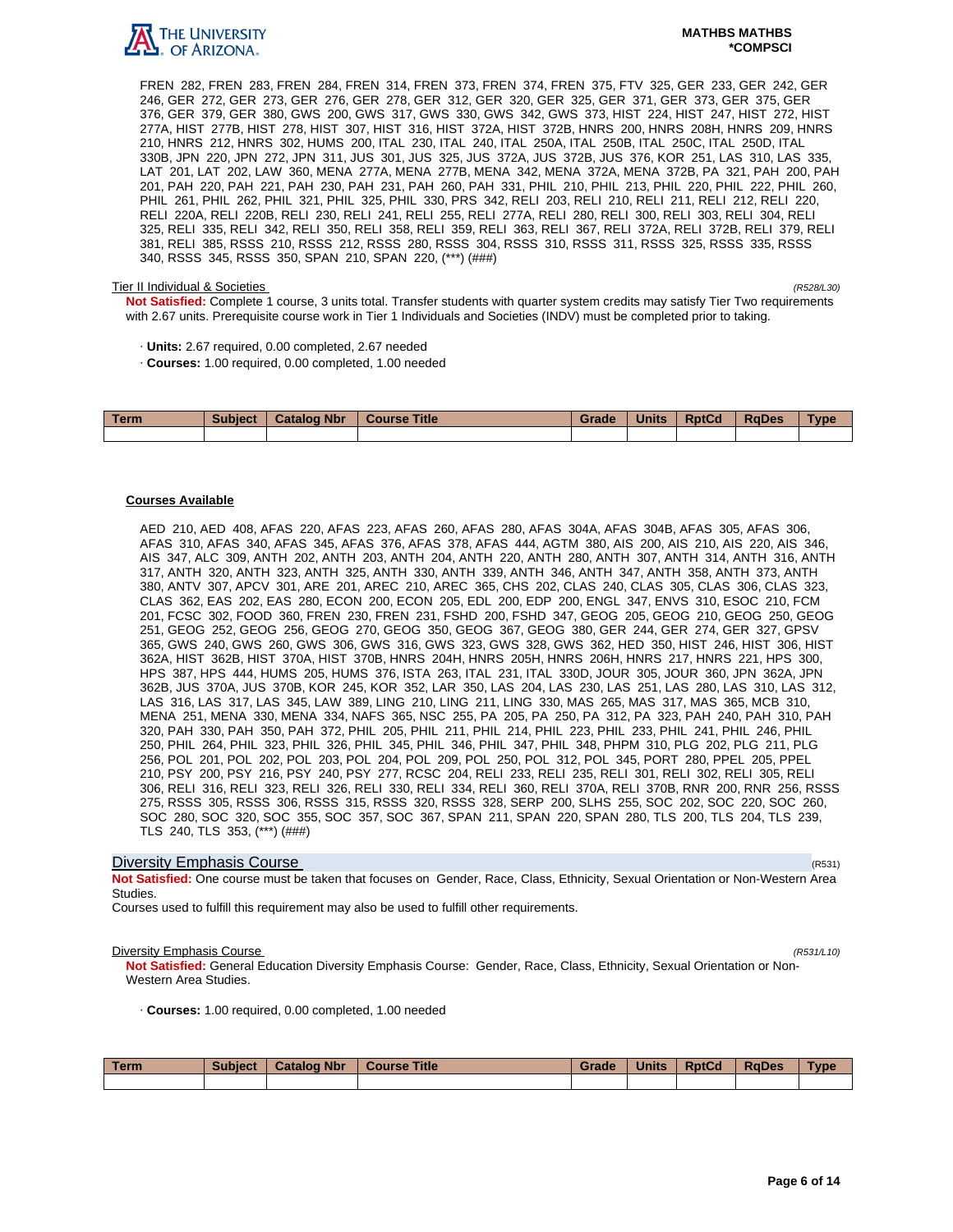

AED 408, AFAS 150B1, AFAS 160A1, AFAS 160A2, AFAS 218, AFAS 220, AFAS 222, AFAS 223, AFAS 230, AFAS 245, AFAS 249, AFAS 255, AFAS 260, AFAS 302, AFAS 304A, AFAS 304B, AFAS 306, AFAS 310, AFAS 311D, AFAS 314, AFAS 318, AFAS 330, AFAS 335, AFAS 340, AFAS 342, AFAS 345, AFAS 365, AFAS 371, AFAS 373, AFAS 374, AFAS 376, AFAS 377, AFAS 381, AFAS 444, AFAS 467, AFAS 468, AIS 160A1, AIS 200, AIS 210, AIS 212, AIS 220, AIS 346, AIS 347, AIS 381, AIS 467, ANTH 150A1, ANTH 160A1, ANTH 160A2, ANTH 201, ANTH 202, ANTH 203, ANTH 220, ANTH 222, ANTH 307, ANTH 314, ANTH 318, ANTH 320, ANTH 323, ANTH 325, ANTH 330, ANTH 339, ANTH 346, ANTH 347, ANTH 358, ANTH 375, ANTH 402, ANTH 450, ANTH 467, ANTV 307, ANTV 375, ARH 203, ART 160A1, CHN 245, CHN 251, CHN 276, CHN 331, CHN 341, CHN 345, CHN 419, CHN 420, CHN 429, CHN 468, CHN 482, CHN 483, CHS 202, CLAS 150C1, CLAS 323, CLAS 362, DNC 177C, DNC 177D, DNC 178A, DNC 178B, DNC 178C, DNC 179A, EAS 130, EAS 160A1, EAS 160A2, EAS 160A3, EAS 160A4, EAS 160A5, EAS 201, EAS 202, EAS 280, EAS 333, EAS 358, EAS 359, EAS 402, EAS 484, EAS 496C, ENGL 150B2, ENGL 160A1, ENGL 160A2, ENGL 228, ENGL 229, ENGL 230, ENGL 245, ENGL 342, ENGL 377, ENGL 429, ENVS 310, FCM 201, FREN 150B1, FREN 150C1, FREN 160A1, FREN 230, FREN 231, FREN 245, FREN 249, FREN 314, FREN 373, FREN 374, FTV 150B1, FTV 251, GEOG 205, GEOG 210, GEOG 251, GEOG 252, GEOG 311D, GEOG 311E, GER 160A1, GER 274, GER 278, GER 373, GER 376, GWS 150B5, GWS 200, GWS 240, GWS 253, GWS 254, GWS 260, GWS 306, GWS 323, GWS 324, GWS 328, GWS 330, GWS 335, GWS 342, GWS 362, GWS 373, GWS 402, GWS 427, GWS 448, GWS 459, GWS 468, HIST 160A1, HIST 160A2, HIST 253, HIST 254, HIST 272, HIST 276, HIST 277A, HIST 278, HIST 306, HIST 307, HIST 370A, HIST 370B, HIST 372A, HIST 372B, HIST 482, HNRS 160D4, HNRS 204H, HPS 387, HPS 444, HUMS 150B1, HUMS 205, HUMS 376, HUSV 310, ITAL 150B1, ITAL 150C1, ITAL 231, ITAL 330B, ITAL 330D, JOUR 360, JPN 220, JPN 245, JPN 272, JPN 304, JPN 308, JPN 310, JPN 311, JPN 314, JPN 402, JPN 411, JPN 412, JPN 440, JPN 441, JPN 446A, JPN 446B, JPN 450, JPN 485, JPN 486, JPN 489, JPN 495B, JPN 496A, JPN 496C, JUS 325, JUS 370A, JUS 370B, JUS 372A, JUS 372B, JUS 376, KOR 245, KOR 251, LAS 251, LAS 310, LAS 312, LAS 335, LAS 337, LAS 345, LAW 389, LING 210, LING 304, LING 330, LING 402, LING 411, LING 412, LING 419, LING 420, LING 496C, MAS 160A1, MAS 265, MAS 330, MAS 337, MAS 365, MAS 467, MENA 160A1, MENA 160A2, MENA 251, MENA 277A, MENA 311E, MENA 330, MENA 334, MENA 372A, MENA 372B, MENA 375, MENA 441, MIS 150B1, MNE 201, MUS 109, MUS 231, MUS 334, MUS 335, MUS 337, MUS 344, NESV 375, PA 312, PAH 160D1, PAH 160D2, PAH 220, PAH 221, PAH 260, PAH 310, PHIL 222, PHIL 223, PHIL 325, PHIL 330, PLG 211, POL 160A1, POL 312, POL 330, POL 335, POL 345, POL 441, POL 464, POL 468, POL 476, PSY 216, RELI 130, RELI 160A1, RELI 160D4, RELI 160D5, RELI 160D6, RELI 210, RELI 212, RELI 220, RELI 230, RELI 235, RELI 240, RELI 277A, RELI 301, RELI 302, RELI 303, RELI 308, RELI 314, RELI 323, RELI 324, RELI 330, RELI 331, RELI 333, RELI 334, RELI 335, RELI 345, RELI 350, RELI 358, RELI 359, RELI 360, RELI 363, RELI 367, RELI 370A, RELI 370B, RELI 372A, RELI 372B, RELI 381, RELI 402, RELI 483, RELI 484, RELI 485, RELI 486, RELI 489, RSSS 150B2, RSSS 212, RSSS 305, RSSS 315, RSSS 320, RSSS 328, RSSS 350, SOC 202, SOC 220, SOC 222, SOC 260, SOC 280, SOC 324, SOC 325, SOC 355, SOC 357, SOC 427, SOC 432, SOC 448, SOC 450, SOC 459, SOC 467, SPAN 150B1, SPAN 150B2, SPAN 210, TAR 303, TLS 150C1

#### **Additional Coursework** (RG521)

Courses listed in this section may include general elective credits, UA courses and transferable courses from other institutions. Consult with your advisor to determine if courses listed in this section may be used to fulfill a requirement or sub-requirement in your degree program.

Courses taken for Pass/Fail option can only count as elective credit. They cannot fulfill any General Education, Major, or Minor requirements.

#### **BS in Mathematics (RG772)**

**Not Satisfied:** Will appear fully satisfied when student satisfies Mathematics Supporting Laboratory Science Sequence, Mathematics Application Courses, Mathematics Computer Science, Math Major Core Requirements, and selects an emphasis. All emphases require a minimum of 15 units of 400-level coursework in the major.

The Bachelor of Science in Mathematics requires the same Core Mathematics courses as the BA; BS students must satisfy specialized supporting laboratory science and application course requirements instead of general education courses in Natural Science.

Equivalent MATV courses may be available through UA South. For approved courses consult with your advisor.

Mathematics Supporting Laboratory Science Sequence (R1192)  $(R1192)$ **Not Satisfied:** Will appear fully satisfied when student has satisfied one of the approved sequences of laboratory science courses.

BS students must complete a two-semester sequence in a laboratory science: choose from Chemistry, Physics, Biology, Physiology, or Geosciences.

Courses used to fulfill this requirement may also be used to fulfill other requirements.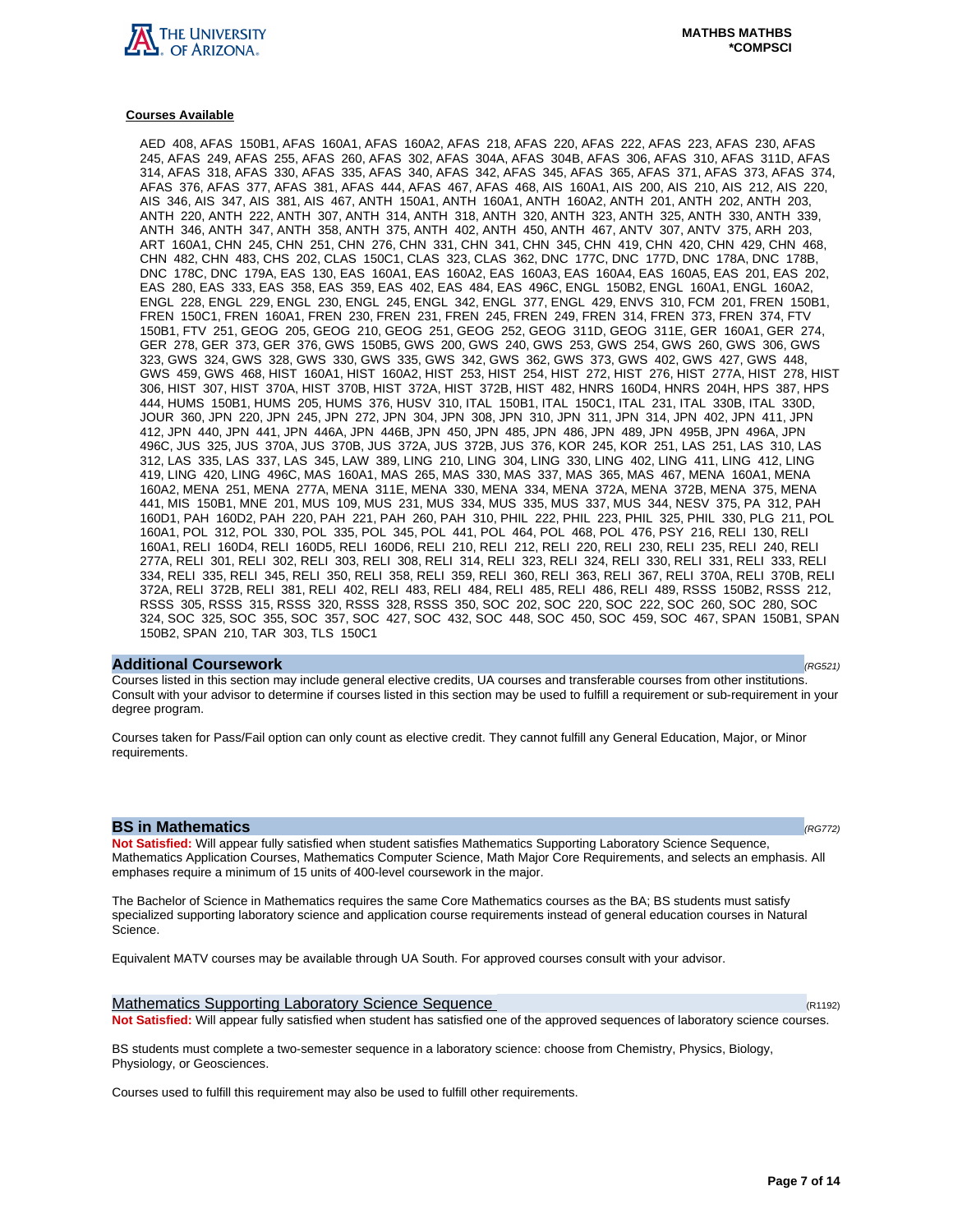

Option 1: Chemistry I (R1192/L2)

**Not Satisfied:** Complete 4 units from Chemistry 141 & 143, 151, 161 & 163

· **Units:** 4.00 required, 0.00 completed, 4.00 needed

| <b>Term</b> | <b>Subject</b> | <b>Catalog Nbr</b> | <b>Course Title</b> | Grade | <b>Units</b> | <b>RptCd</b> | <b>RaDes</b> | <b>Type</b> |
|-------------|----------------|--------------------|---------------------|-------|--------------|--------------|--------------|-------------|
|             |                |                    |                     |       |              |              |              |             |
|             |                |                    |                     |       |              |              |              |             |

# **Courses Available**

CHEM 141, CHEM 143, CHEM 151, CHEM 161, CHEM 163, Approved Transfer Course

AND Option 1: Chemistry II (R1192/L5)

**Not Satisfied:** Complete 4 units from Chemistry 142 & 144, 152, 162 & 164

· **Units:** 4.00 required, 0.00 completed, 4.00 needed

| Term | <b>Subject</b> | <b>Catalog Nbr</b> | <b>Course Title</b> | Grade | <b>Units</b> | <b>RptCd</b> | <b>RaDes</b> | <b>Type</b> |
|------|----------------|--------------------|---------------------|-------|--------------|--------------|--------------|-------------|
|      |                |                    |                     |       |              |              |              |             |
|      |                |                    |                     |       |              |              |              |             |

## **Courses Available**

CHEM 142, CHEM 144, CHEM 152, CHEM 162, CHEM 164, Approved Transfer Course

#### OR Option 2: Geosciences (R1192/L10)

**Not Satisfied:** Complete 1 course

· **Courses:** 1.00 required, 0.00 completed, 1.00 needed

| Term | <b>Subject</b> | <b>Catalog Nbr</b> | <b>Title</b><br><b>Course</b> | Grade | <b>Units</b> | <b>RptCd</b> | <b>RaDes</b> | Type |
|------|----------------|--------------------|-------------------------------|-------|--------------|--------------|--------------|------|
|      | GEOS           | 251                |                               |       |              |              |              |      |

# **Courses Available**

GEOS 251

## AND Option 2: Geosciences (R1192/L15) **Not Satisfied:** Complete 1 course

· **Courses:** 1.00 required, 0.00 completed, 1.00 needed

| <b>Term</b> | <b>Subject</b> | <b>Catalog Nbr</b> | <b>Course Title</b> | Grade | <b>Units</b> | <b>RptCd</b> | <b>RaDes</b> | <b>Type</b> |
|-------------|----------------|--------------------|---------------------|-------|--------------|--------------|--------------|-------------|
|             |                |                    |                     |       |              |              |              |             |

# **Courses Available**

GEOS 255, GEOS 302, GEOS 304, GEOS 308, GEOS 322

OR Option 3: Biology (R1192/L20)

**Not Satisfied:** OR Complete 8 units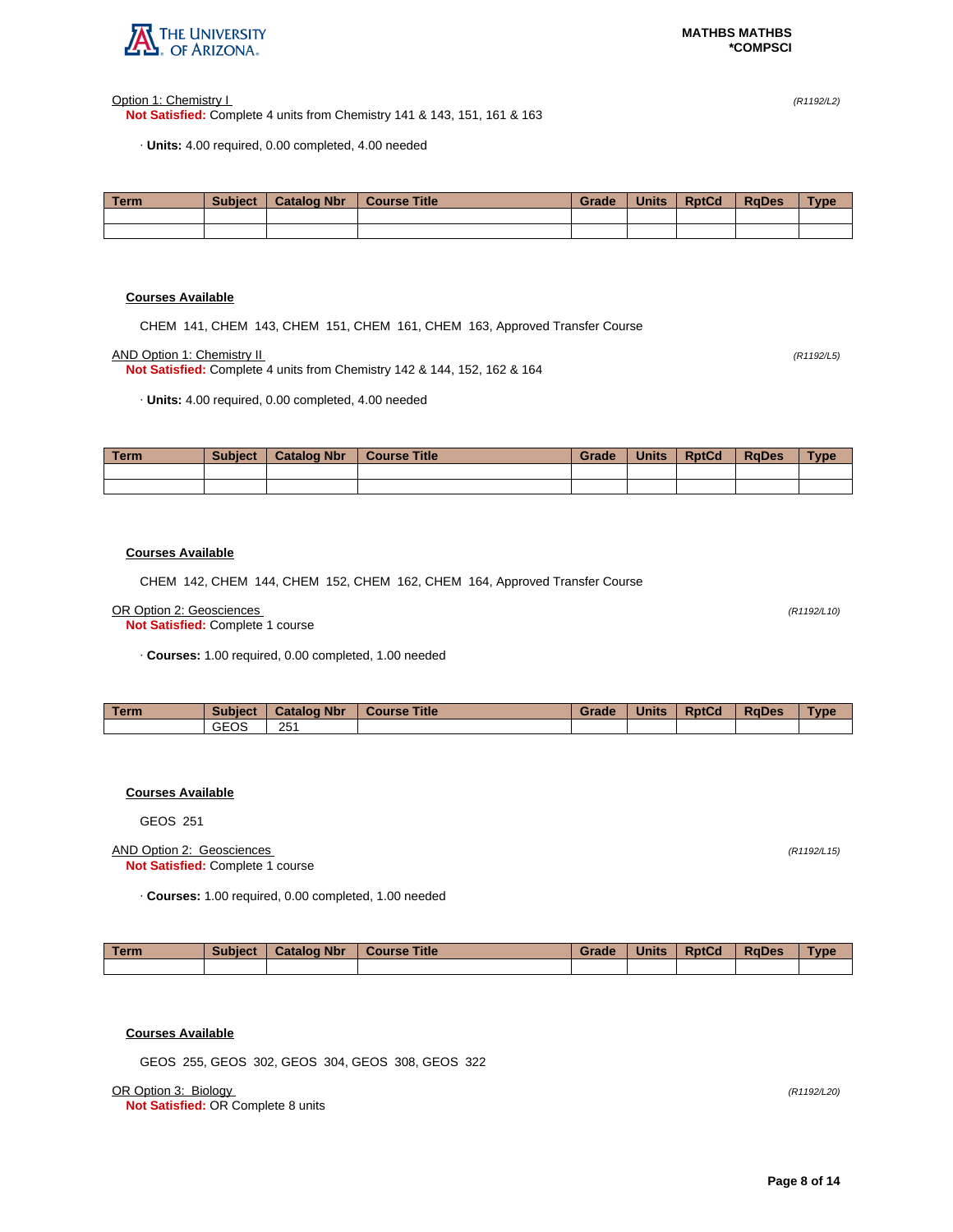

· **Units:** 8.00 required, 0.00 completed, 8.00 needed

| Term | Subiect | <sup>1</sup> Catalog Nbr | Course Title | Grade | Units | <b>RptCd</b> | RaDes | <b>Type</b> |
|------|---------|--------------------------|--------------|-------|-------|--------------|-------|-------------|
|      |         |                          |              |       |       |              |       |             |
|      |         |                          |              |       |       |              |       |             |
|      |         |                          |              |       |       |              |       |             |

#### **Courses Available**

MCB 181L, MCB 181R, Approved Transfer Course, MCB 184, ECOL 182L, ECOL 182R

OR Option 4: Physiology (R1192/L27)

**Not Satisfied:** Complete 2 courses

· **Courses:** 2.00 required, 0.00 completed, 2.00 needed

| <b>Term</b> | <b>Subject</b> | <b>Catalog Nbr</b> | <b>Course Title</b> | Grade | <b>Units</b> | <b>RptCd</b> | <b>RaDes</b> | <b>Type</b> |
|-------------|----------------|--------------------|---------------------|-------|--------------|--------------|--------------|-------------|
|             | <b>PSIO</b>    | 201                |                     |       |              |              |              |             |
|             | <b>PSIC</b>    | 202                |                     |       |              |              |              |             |

#### **Courses Available**

PSIO 201, PSIO 202

OR Option 5: Introductory Mechanics (R1192/L40)

**Not Satisfied:** OR Complete one course from Physics 141, 161H.

· **Courses:** 1.00 required, 0.00 completed, 1.00 needed

| <b>Term</b> | Subject | <b>Catalog Nbr</b> | <b>Course Title</b> | Grade | <b>Units</b> | <b>RptCd</b> | <b>RaDes</b> | Type |
|-------------|---------|--------------------|---------------------|-------|--------------|--------------|--------------|------|
|             |         |                    |                     |       |              |              |              |      |

# **Courses Available**

PHYS 141, PHYS 161H

AND Option 5:Intro Thermodynamics & Optics or Electricity & Magnetism (R1192/L50) (R1192/L50) **Not Satisfied:** AND Complete 1 course from Physics 142, 241, 162H, 261H.

· **Courses:** 1.00 required, 0.00 completed, 1.00 needed

| Term | <b>Subject</b> | <b>Catalog Nbr</b> | Course Title | Grade | <b>Units</b> | <b>RptCd</b> | <b>RaDes</b> | <b>Type</b> |
|------|----------------|--------------------|--------------|-------|--------------|--------------|--------------|-------------|
|      |                |                    |              |       |              |              |              |             |

#### **Courses Available**

PHYS 142, PHYS 162H, PHYS 241, PHYS 261H

# **Mathematics Application Courses (R1217)** (R1217)

**Not Satisfied:** Will appear fully satisfied when student has satisfied 6 units of non-math coursework with a prerequisite or corequisite of at least Calculus I (MATH 122B or higher).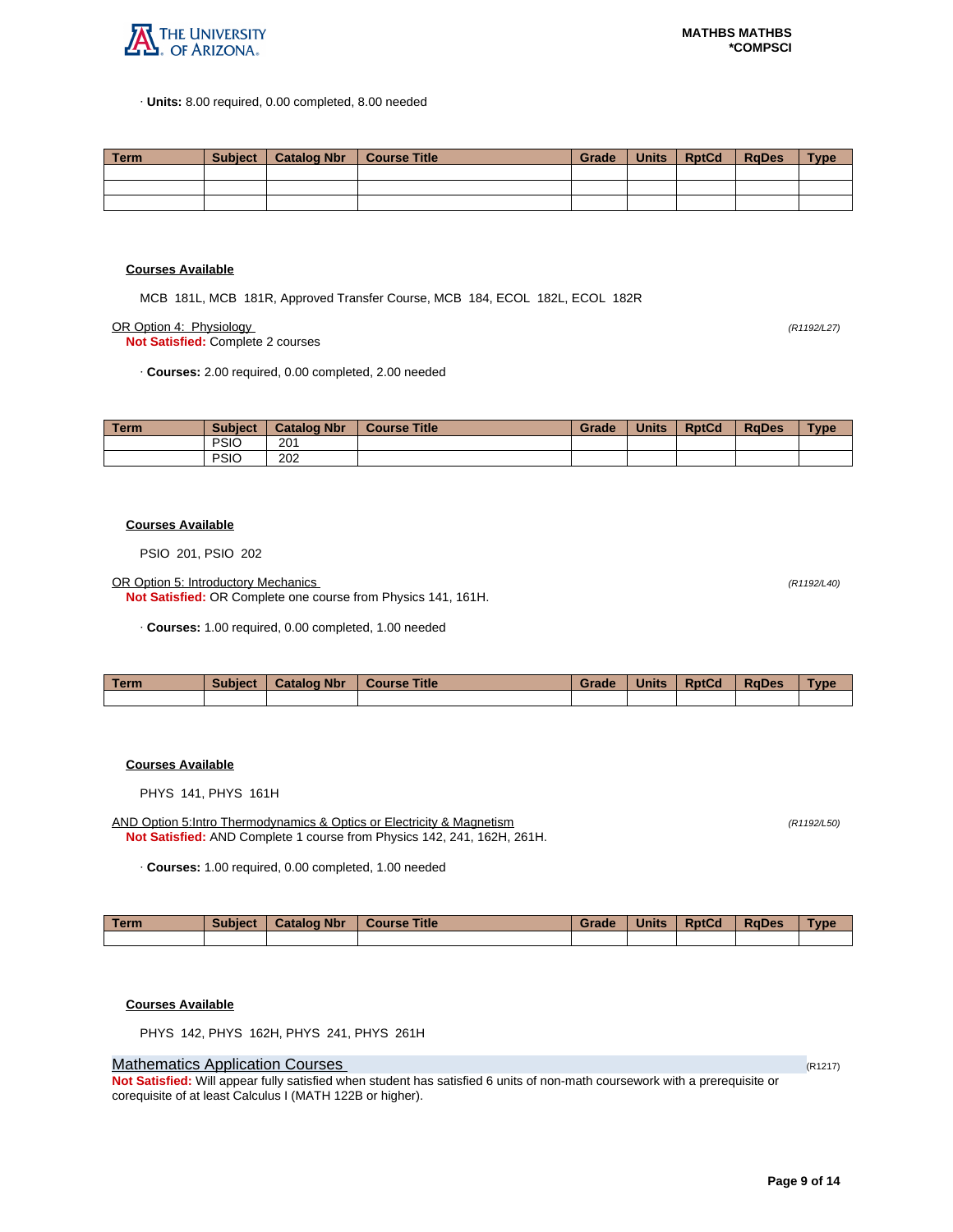

Courses used to fulfill this requirement may also be used to fulfill other requirements.

This requirement does not apply to the Mathematics Education Emphasis.

#### Courses with Calculus Prerequisite (R1217/L10)

**Not Satisfied:** Consult with the advisor to discuss approved courses. Up to 3 units of internship credit (MATH 493) may apply to the application course requirement.

· **Units:** 6.00 required, 0.00 completed, 6.00 needed

| l Term | <b>Subject</b> | <b>Catalog Nbr</b> | Course Title | Grade | <b>Units</b> | <b>RptCd</b> | <b>RaDes</b> | <b>Type</b> |
|--------|----------------|--------------------|--------------|-------|--------------|--------------|--------------|-------------|
|        |                |                    |              |       |              |              |              |             |
|        |                |                    |              |       |              |              |              |             |

### **Courses Available**

AREC 304, AREC 464, AREC 479, ASTR 250, ATMO 430, ATMO 436A, ATMO 469A, ATMO 469B, BAT 201, BE 201, BE 284, BE 428, BE 481A, BE 481B, BIOC 462A, BIOC 462B, BIOC 466, BME 214, BME 481B, CE 214, CHEE 201, CHEE 202, CHEE 297, CHEE 481A, CHEE 481B, CHEM 161, CHEM 162, CHEM 325, CHEM 404A, CHEM 480A, CHEM 480B, CHEM 481, CSC 345, CSC 422, CSC 433, CSC 436, CSC 437, CSC 444, CSC 445, CSC 453, CSC 460, CSC 477, CSC 483, CSCV 345, ECE 201R, ECE 404, ECOL 302, ECOL 419, ECOL 447, ECOL 496N, ECON 332, ECON 361, ENGR 211C, ENGR 211E, ENGR 211P, ENGR 265, ENVS 420, ENVS 470, ENVS 479, GEOG 463, GEOS 322, GEOS 356, GEOS 419, GEOS 432, GEOS 434A, GEOS 440, GEOS 469, GEOS 479, HWRS 349A, HWRS 421, HWRS 431, HWRS 460A, HWRS 479, ISTA 421, ISTA 450, MATH 493, MCB 303, MCB 480, MSE 222, MSE 345, MSE 404, MSE 415, OPTI 201R, OPTI 404, OPTI 495B, PHYS 140, PHYS 143, PHYS 240, PHYS 241, PHYS 261H, PSIO 303, PSIO 305, PSIO 472, PTYS 407, RCSC 216, RNR 479, SIE 250, SIE 265, WFSC 444, WFSC 445, WSM 460A, PHYS 142, PHYS 162H, PHYS 141, PHYS 161H

| Mathematics Supporting Computer Science                                                             | (R15810) |
|-----------------------------------------------------------------------------------------------------|----------|
| <b>Satisfied:</b> Will appear fully satisfied when student satisfies Computer Science requirements. |          |

Computer Science (R15810/L10)

**Not Satisfied:** Complete 1 course. Consult your advisor for a list of alternative programming courses.

Courses used to fulfill this requirement may also be used to fulfill other requirements.

· **Courses:** 1.00 required, 0.00 completed, 1.00 needed

| Term. | <b>Subject</b> | <b>Catalog Nbr</b> | <b>Course Title</b> | Grade | <b>Units</b> | <b>RptCd</b> | <b>RaDes</b> | Type |
|-------|----------------|--------------------|---------------------|-------|--------------|--------------|--------------|------|
|       |                |                    |                     |       |              |              |              |      |

## **Courses Available**

CSC 110, CSC 120, CSC 250, ISTA 130

# Math Major Core Requirements (R1173) (R1173)

**Not Satisfied:** Will appear fully satisfied when student satisfies Calculus I and other Core Courses.

 $\text{Calculus } I$  (R1173/L10)

**Not Satisfied:** Complete 1 course

· **Courses:** 1.00 required, 0.00 completed, 1.00 needed

| Term | <b>Subject</b> | <b>Catalog Nbr</b> | <b>Course Title</b> | Grade | <b>Units</b> | <b>RptCd</b> | RaDes | <b>Type</b> |
|------|----------------|--------------------|---------------------|-------|--------------|--------------|-------|-------------|
|      |                |                    |                     |       |              |              |       |             |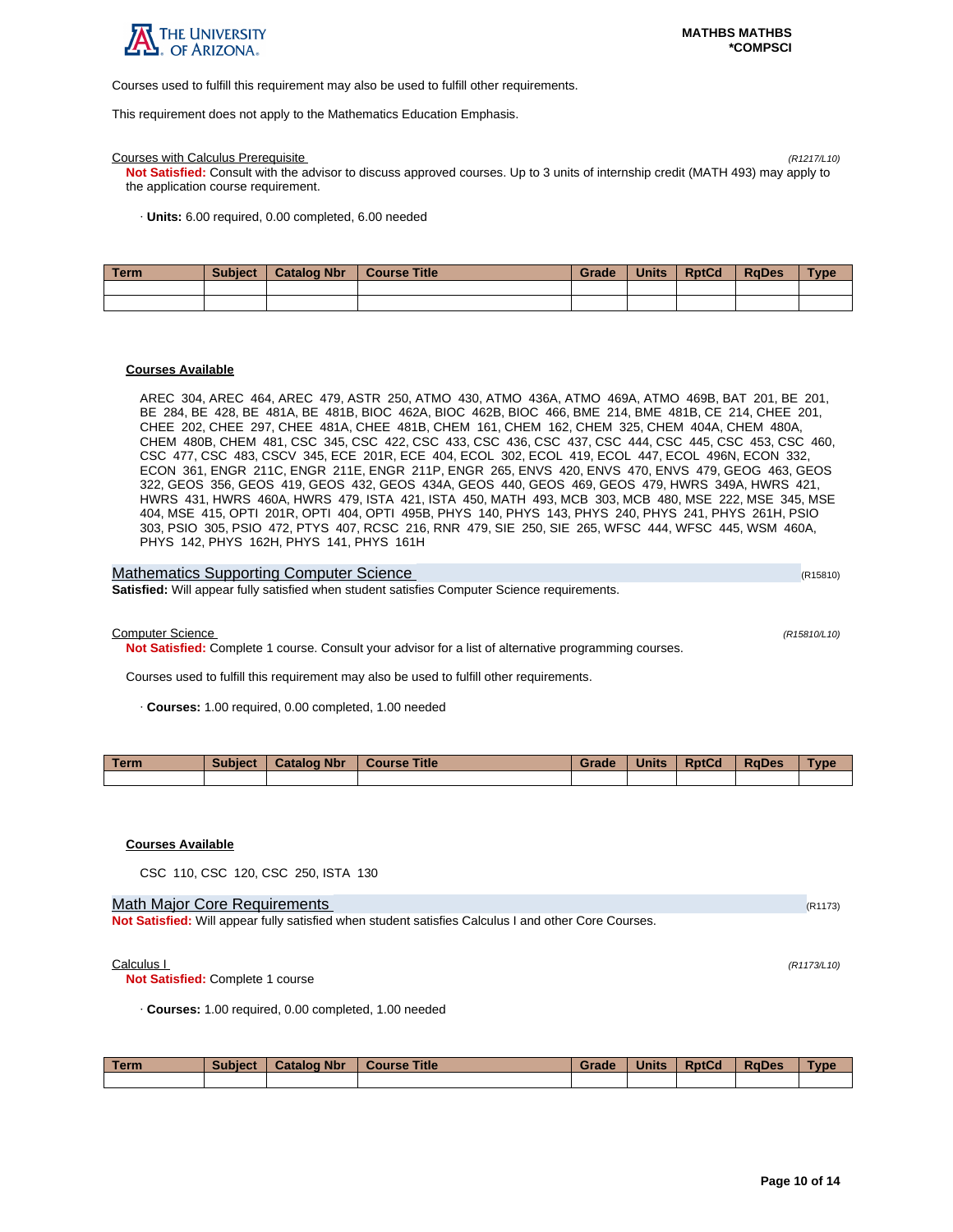

MATH 122B, MATH 125

Core Courses (R1173/L50) **Not Satisfied:** Complete 5 courses. Credit allowed for only one course in each pair: MATH 313 or MATV 313, MATH 323 or MATV 323, MATH 355 or MATV 355. MATV courses are only available to UA South students.

· **Courses:** 5.00 required, 0.00 completed, 5.00 needed

| Term | Subject   Catalog Nbr   Course Title | Grade | Units RptCd | RaDes | <b>Type</b> |
|------|--------------------------------------|-------|-------------|-------|-------------|
|      |                                      |       |             |       |             |
|      |                                      |       |             |       |             |
|      |                                      |       |             |       |             |
|      |                                      |       |             |       |             |
|      |                                      |       |             |       |             |

# **Courses Available**

MATH 129, MATH 223, MATH 313, MATH 323, MATH 355, MATV 313, MATV 323, MATV 355

# **Emphasis in Computer Science Mathematics**  (RG847) **COMPUTER (RG847) CONSTRUCTER (RG847)**

**Not Satisfied:** Will appear fully satisfied when student satisfies Computer Science Emphasis course requirements, Graduation Requirements, and declares a minor in Computer Science.

Equivalent MATV courses may be available through UA South. For approved courses consult with your advisor.

# Computer Science Emphasis Options (R16647) (R16647)

**Not Satisfied:** Will appear fully satisfied when student satisfies Option 1, 2, OR 3.

Option 1. Abstract Algebra (R16647/L20)

**Not Satisfied:** Complete MATH 415A and MATH 415B

· **Courses:** 2.00 required, 0.00 completed, 2.00 needed

| Term. | <b>Subject</b> | <b>Catalog Nbr</b> | <b>Course Title</b> | Grade | <b>Units</b> | <b>RptCd</b> | <b>RaDes</b> | <b>Type</b> |
|-------|----------------|--------------------|---------------------|-------|--------------|--------------|--------------|-------------|
|       | MATH           | 415A               |                     |       |              |              |              |             |
|       | <b>MATH</b>    | 15B                |                     |       |              |              |              |             |

# **Courses Available**

MATH 415A, MATH 415B

OR Option 2. Probability and Statistics (R16647/L25) **Not Satisfied:** OR Complete MATH 464 and MATH 466

· **Courses:** 2.00 required, 0.00 completed, 2.00 needed

| Term | <b>Subject</b> | <b>Catalog Nbr</b> | <b>Course Title</b> | Grade | <b>Units</b> | <b>RptCd</b> | <b>RaDes</b> | <b>Type</b> |
|------|----------------|--------------------|---------------------|-------|--------------|--------------|--------------|-------------|
|      | MATH           | 464                |                     |       |              |              |              |             |
|      | MATH           | 466                |                     |       |              |              |              |             |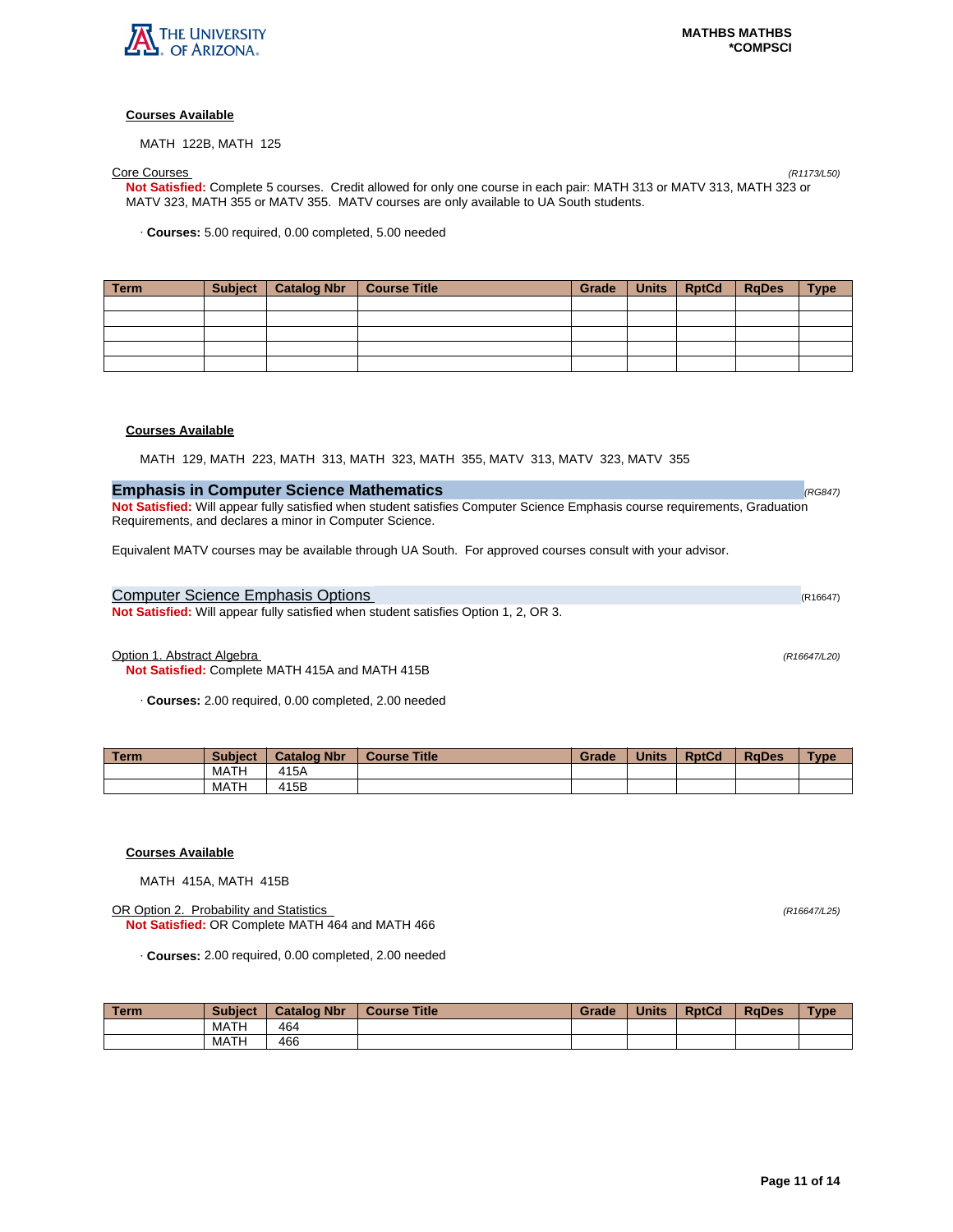

MATH 464, MATH 466

OR Option 3: Numerical Analysis (R16647/L30)

**Not Satisfied:** OR Complete MATH 475A and one course from the list below

· **Courses:** 1.00 required, 0.00 completed, 1.00 needed

| Term | <b>Subject</b> | <b>Catalog Nbr</b> | <b>Title</b><br><b>Course</b> | Grade | <b>Units</b> | <b>RptCd</b> | <b>RaDes</b> | <b>Type</b> |
|------|----------------|--------------------|-------------------------------|-------|--------------|--------------|--------------|-------------|
|      | MATH           | 475A               |                               |       |              |              |              |             |

# **Courses Available**

MATH 475A

AND Option 3: Courses to Pair With Numerical Analysis (R16647/L40) **Not Satisfied:** Complete MATH 475A one course from MATH 422, 424, 454, 456, 464, 475B, 485

· **Courses:** 1.00 required, 0.00 completed, 1.00 needed

| Term | <b>Subject</b> | <b>Catalog Nbr</b> | <b>Course Title</b> | Grade | <b>Units</b> | <b>RptCd</b> | RaDes | Type |
|------|----------------|--------------------|---------------------|-------|--------------|--------------|-------|------|
|      |                |                    |                     |       |              |              |       |      |

# **Courses Available**

MATH 422, MATH 424, MATH 454, MATH 456, MATH 464, MATH 475B, MATH 485

# Computer Science Emphasis Requirements (R1175) and Computer Computer Science (R1175)

**Not Satisfied:** Will appear fully satisfied when student satisfies two of the electives, and one advisor approved course.

Electives (R1175/L40)

**Not Satisfied:** Complete 2 courses

· **Courses:** 2.00 required, 0.00 completed, 2.00 needed

| Term | <b>Subject</b> | <b>Catalog Nbr</b> | <b>Course Title</b> | Grade | <b>Units</b> | <b>RptCd</b> | RaDes | <b>Type</b> |
|------|----------------|--------------------|---------------------|-------|--------------|--------------|-------|-------------|
|      |                |                    |                     |       |              |              |       |             |
|      |                |                    |                     |       |              |              |       |             |

## **Courses Available**

CSC 473, MATH 413, MATH 443, MATH 445, MATH 446, MATH 447

Additional Course (R1175/L50) **Not Satisfied:** Complete one 400-level MATH course in consultation with your math faculty advisor. You may choose from the pre-approved list. If you prefer to select another course, you may do so ONLY if approved by your math faculty advisor.

· **Units:** 3.00 required, 0.00 completed, 3.00 needed

| <b>Term</b> | <b>Subject</b> | <b>Catalog Nbr</b> | <b>Course Title</b> | Grade | <b>Units</b> | <b>RptCd</b> | <b>RaDes</b> | <b>Type</b> |
|-------------|----------------|--------------------|---------------------|-------|--------------|--------------|--------------|-------------|
|             |                |                    |                     |       |              |              |              |             |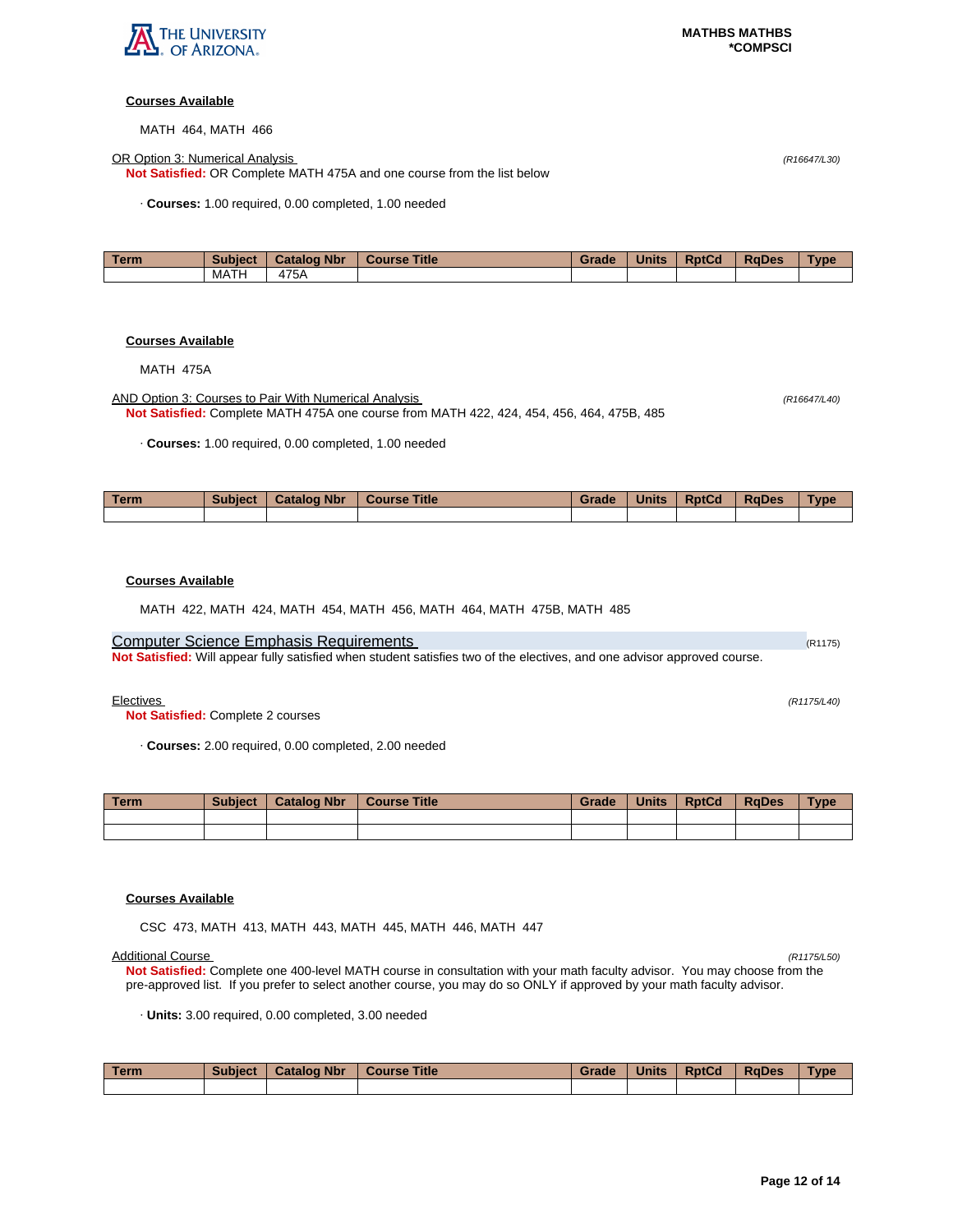

CSC 401A, CSC 401B, CSC 473, DATA 468, MATH 401A, MATH 401B, MATH 402, MATH 413, MATH 415A, MATH 443, MATH 445, MATH 446, MATH 447, MATH 464, MATH 468, MATH 475A, MATH 485, PHIL 401A, PHIL 401B

Major 400-level Upper Division (R1175/L60)

**Not Satisfied:** A minimum of 15 units of 400-level upper-division major coursework must be completed.

· **Units:** 15.00 required, 0.00 completed, 15.00 needed

| <b>Term</b> | Subject   Catalog Nbr   Course Title | Grade | Units   RptCd   RqDes | <b>Type</b> |
|-------------|--------------------------------------|-------|-----------------------|-------------|
|             |                                      |       |                       |             |
|             |                                      |       |                       |             |
|             |                                      |       |                       |             |
|             |                                      |       |                       |             |
|             |                                      |       |                       |             |

# Computer Science Math Emphasis Graduation Requirements (R1177) (R1177)

**Not Satisfied:** Will appear fully satisfied when student satisfies Mid Career Writing Assessment, Major GPA, Residency requirement, and Major Upper Division unit requirement.

### Mid Career Writing Assessment (R1177/L3)

**Not Satisfied:** Complete 2nd semester English Composition with a B grade or higher. Students who do not earn a grade of B or higher in 2nd semester English Composition must also satisfy a college or department writing requirement. Consult your major advisor if you do not earn a grade of B or higher in 2nd semester English Composition.

· **Courses:** 1.00 required, 0.00 completed, 1.00 needed

| Term | <b>Subject</b> | <b>Catalog Nbr</b> | <b>Course Title</b> | Grade | <b>Units</b> | <b>RptCd</b> | <b>RaDes</b> | <b>Type</b> |
|------|----------------|--------------------|---------------------|-------|--------------|--------------|--------------|-------------|
|      |                |                    |                     |       |              |              |              |             |

Major GPA (R1177/L10)

**Satisfied:** A minimum 2.0 GPA is required in the major coursework.

· **GPA:** 2.000 required, 0.000 completed

### Major Units (R1177/L15)

**Not Satisfied:** A minimum of 34 units must be completed in the major.

· **Units:** 34.00 required, 0.00 completed, 34.00 needed

| <b>Term</b> | <b>Subject</b> | <b>Catalog Nbr</b> | <b>Course Title</b> | Grade | <b>Units</b> | <b>RptCd</b> | <b>RqDes</b> | <b>Type</b> |
|-------------|----------------|--------------------|---------------------|-------|--------------|--------------|--------------|-------------|
|             |                |                    |                     |       |              |              |              |             |
|             |                |                    |                     |       |              |              |              |             |
|             |                |                    |                     |       |              |              |              |             |
|             |                |                    |                     |       |              |              |              |             |
|             |                |                    |                     |       |              |              |              |             |
|             |                |                    |                     |       |              |              |              |             |
|             |                |                    |                     |       |              |              |              |             |
|             |                |                    |                     |       |              |              |              |             |
|             |                |                    |                     |       |              |              |              |             |
|             |                |                    |                     |       |              |              |              |             |
|             |                |                    |                     |       |              |              |              |             |
|             |                |                    |                     |       |              |              |              |             |